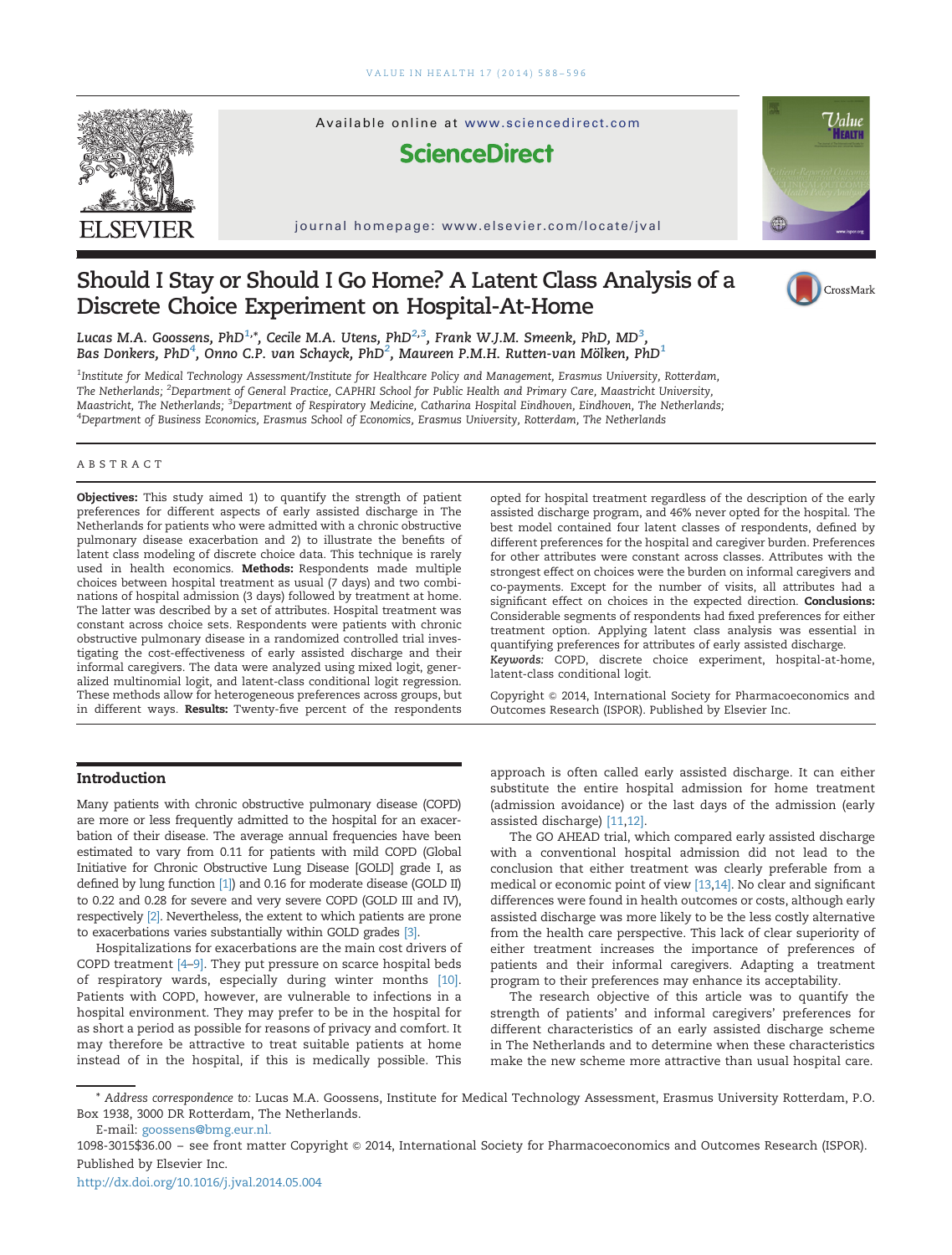A commonly used technique for eliciting preferences is the discrete choice experiment (DCE), in which respondents are asked to choose between alternatives, which are described by a number of attributes [15]. Statistical analysis is then used to quantify the weight of each attribute in the choices of the respondents. In health economics, one of the most widely applied methods to analyze data from such experiments is McFadden's conditional logit, otherwise known as multinomial logit (MNL) [16–18]. One of the assumptions of this technique, however, is the absence of unobserved preference heterogeneity across respondents [19]. When this assumption is violated—in other words, when some respondents have consistently different preferences than do others, which cannot be adjusted for in the analysis—the model may lead to biased results.

The most popular method to take unobserved preference heterogeneity into account is the mixed logit (MXL) model [16]. The generalized multinomial logit (GMNL) model was developed rather recently by Fiebig et al. [20]. It handles preference heterogeneity by combining continuous normals with individual scaling.

In the context of segmented samples of respondents, latent class (LC) analysis is particularly suited. It groups respondents into a prespecified number of LCs with distinct preferences. This allows for the estimation of class-specific preference parameters and of the probability of class membership [21]. One of the developers of the DCE methodology, Louviere [22], has argued for a more frequent use of LC models because they would often fit the data at least as well as random parameter models while estimation and interpretation are easier.

In a review of DCE methods in this field, de Bekker-Grob et al. found that it was applied only once in the period from 1990 to 2008 [16], in a study on appointments with general practitioners [23]. To our knowledge, the only more recent example of LC analysis in health economics is a study on preventive treatment of tuberculosis [24].

In this article, we investigated to what extent these three models were able to accommodate the preference heterogeneity for early assisted discharge.

### Methods

### Selection of Attributes

A literature search led to a selection of characteristics of early assisted discharge treatments for COPD. These were considered potential attributes for the DCE. The attributes had to describe the process, not the outcomes of treatment. The provisional attributes were discussed with physicians connected to the trial and with patients with COPD who were admitted to the hospital. They were invited to mention additional attributes and levels. Attribute levels were chosen to reflect a wide range of possibilities and being able to have an effect on choices, without becoming unrealistic or unimaginable to respondents.

The final questionnaires contained the following attributes for early assisted discharge treatment: 1) specialization of the community nurse; 2) number of home visits; 3) number of different nurses involved in the treatment; 4) co-payment; 5) whom to contact in case of worsening disease; 6) burden on informal caregivers; and 7) risk of readmission to the hospital before the scheduled end of home treatment. Table 1 presents the levels of each attribute.

### Design of the DCE Questionnaire

Choice sets consisted of three labeled alternatives: two early assisted discharge treatments and the usual hospital treatment (see Fig. 1 for an example). Because many characteristics of early assisted discharge are not applicable to usual hospital treatment

# Table 1 – Attributes and levels for early assisted discharge options in questionnaire.

| Treatment attribute                    | Levels               |
|----------------------------------------|----------------------|
| Specialization of community nurse      | Generic              |
|                                        | Pulmonary            |
| Number of home visits per day          | 1                    |
|                                        | 2                    |
|                                        | $\mathcal{L}$        |
| Number of nurses involved in treatment | $1$ or $2$           |
| at home                                | More than 2          |
| Co-payment $(\epsilon)$                | $\Omega$             |
|                                        | 50                   |
|                                        | 100                  |
| Contact in case of emergency           | General practitioner |
|                                        | Pulmonary ward,      |
|                                        | hospital             |
| Burden on informal caregivers (h/d)    | 1                    |
|                                        | 3                    |
|                                        | 5                    |
| Risk of readmission (%)                | 1                    |
|                                        | 5                    |
|                                        | 10                   |

and vice versa, only the early assisted discharge treatments were described by attributes. Because all respondents were hospitalized, they were assumed to be familiar with hospital treatment, which was constant over all choice sets.

No co-payment was assumed for hospital admissions. In The Netherlands, patients do not have to pay for a hospital admission once the relatively low deductible (the amount of expenses that must be paid out of pocket before an insurer will pay any expenses) has been paid. This contrasts with home care services for which a co-payment does exist.

To extract as much choice information as possible, respondents who preferred the hospital option in a certain choice set were subsequently asked which of the early assisted discharge options they preferred.

No opt-out was presented because all patients with COPD who are admitted to the hospital for an exacerbation cannot be left untreated. Respondents were asked to assume that all treatments were equally effective in medical terms; that is, after 7 days, a patient's health state would be the same under all treatment options.

SAS 9.1 software was used to generate a d-efficient design for the questionnaire, which consisted of 36 choice sets divided into three versions. Each questionnaire contained 12 choice sets, to which we added 2 fixed choice sets with a dominant alternative, that is, an alternative that is better on all attributes, to test the respondents' comprehension of the task. Choice sets were presented in random order.

### Respondents

The questionnaires were presented to all patients with COPD and their informal caregivers who participated in the GO AHEAD trial, which was carried out in five hospitals in The Netherlands from November 2007 to March 2011. In the early assisted discharge arm of this randomized trial, patients spent 3 days in the hospital, after which they were treated in their own homes by community nurses for 4 more days. Patients in the control group remained in the hospital for 7 days. Participants had diagnosed COPD, were 40 years or older, had no major uncontrolled comorbidities, and had no indication for admission to an intensive care unit or for noninvasive ventilation. After 3 days in the hospital, they had to be clinically stable in order to be randomized.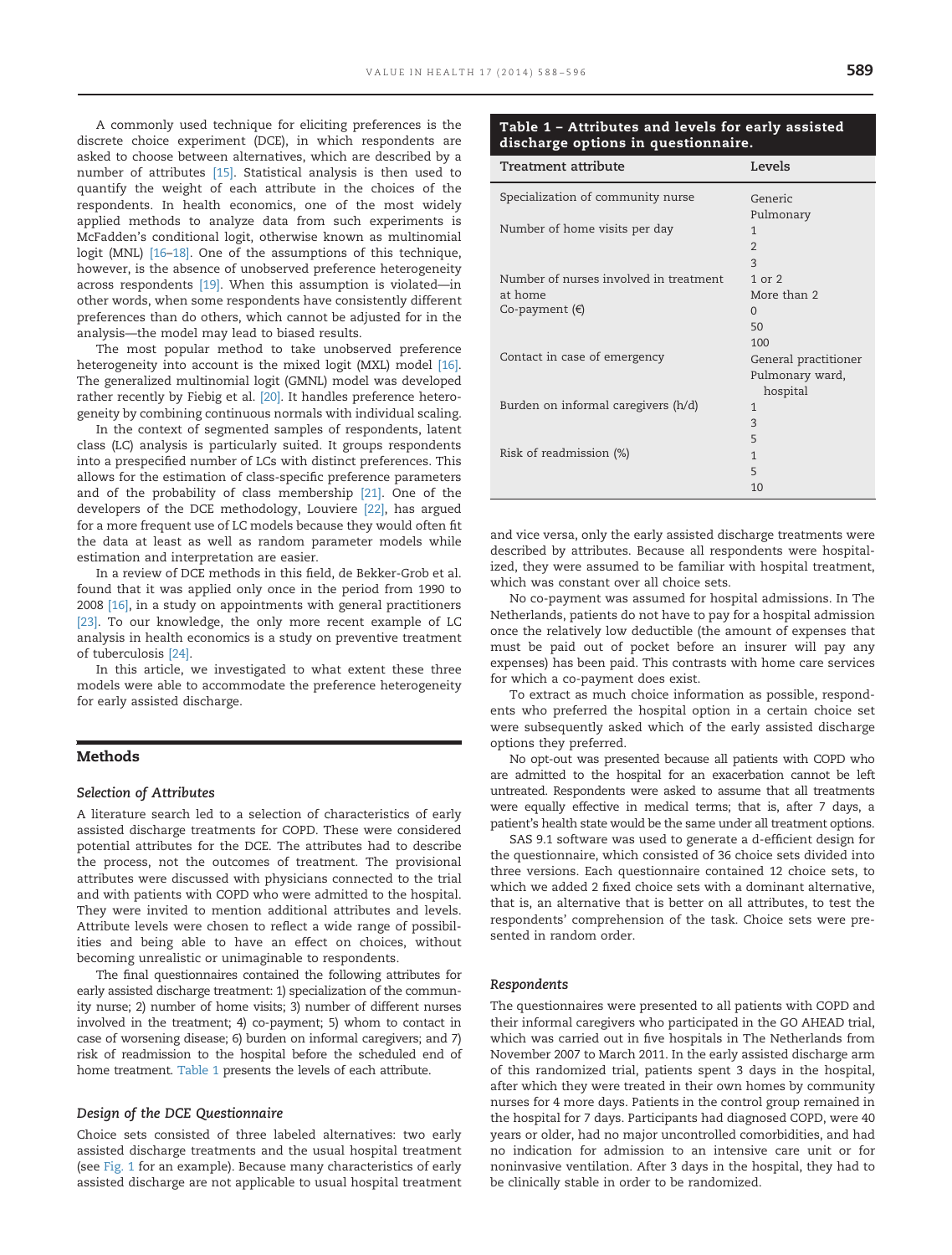|                                                                                                           | <b>Early assisted</b><br>discharge A | <b>Early assisted</b><br>discharge B | Hospital |
|-----------------------------------------------------------------------------------------------------------|--------------------------------------|--------------------------------------|----------|
| Nurse specialisation                                                                                      | Generic nurse                        | Pulmonary nurse                      |          |
| Number of nurse visits                                                                                    | 3 per day                            | 1 per day                            |          |
| Co-payment                                                                                                | 50 euros                             | 100 euros                            |          |
| Re-admission risk                                                                                         | 1 in 10                              | 1 in 20                              |          |
| Whom to contact in case of<br>worsening disease                                                           | Hospital,<br>pulmonary ward          | General practicioner                 |          |
| Informal care burden                                                                                      | 3 hours per day                      | 1 hour per day                       |          |
| Number of different nurses                                                                                | $1$ of $2$                           | More than 2                          |          |
|                                                                                                           | A                                    | B                                    | Hospital |
| Which treatment would you<br>choose? (Tick 1 box.)                                                        | ?                                    | ?                                    | ₽        |
|                                                                                                           | A                                    | B                                    |          |
| Which treatment would you<br>choose if you can only opt for<br>early assisted discharge? (Tick 1<br>box.) | ₽                                    | ?                                    |          |

Fig. 1 – An example of a choice set in this study.

Because trial participants were more likely to have a preference for early assisted discharge than the general patient population, additional respondents were recruited among patients who were ineligible for inclusion or who did not consent.

Each respondent was asked to fill out the questionnaire during an outpatient visit to the hospital 1 month after the initial admission. If patients did not appear at the appointment, questionnaires were sent to home addresses. Ethics approval was obtained from the Ethics Board of Catharina Hospital in Eindhoven, The Netherlands.

### Pilot

The three blocks of the pilot version of the questionnaire were filled out by 10 respondents each. They were asked to comment on the clarity of the questionnaire and the feasibility of choosing. This led to some clarification in the accompanying explanation. The DCE answers of these 10 respondents were analyzed in the standard MNL model. All the attribute levels had the expected sign.

None of the respondents had a fixed preference for either the hospital option or early discharge. None of the attribute levels was dominant. The design was left unchanged.

### Statistical Analysis

First, we investigated how many respondents were principally willing to consider the hospital alternative as well the early assisted discharge alternative or whether they had a fixed preference, irrespective of the attribute levels of early assisted discharge alternatives. This was done by examining the initial answers of all choice sets for each respondent.

Next, several models were developed to analyze all choices simultaneously—the initial answer and the possible second answer. The formal mathematical descriptions are presented in the Appendix in Supplemental Materials found at [http://dx.doi.](http://dx.doi.org/10.1016/j.jval.2014.05.004) [org/10.1016/j.jval.2014.05.004](http://dx.doi.org/10.1016/j.jval.2014.05.004).

The first model was a GMNL model [20]. This model can describe heterogeneity simultaneously in different ways, thereby incorporating both the MXL and the scaled MNL. In the MXL, individual coefficients are assumed to be random, with a certain distribution, usually a normal or lognormal distribution. This distribution is described by a mean and a variance. In the scaled MNL, the MNL is extended by an individual scaling factor. Individual coefficients are assumed to be scaled to the overall coefficient by this factor.

Individual coefficients are described by the following equation:

$$
\beta_i = \theta_i \beta + \gamma k_i + (1-\gamma)\theta_i k_1
$$

with  $\beta$  as the mean estimate of the coefficient,  $\theta_i = 1 + \tau$  as the individual scaling factor,  $k_i$  as the individual deviation from the mean coefficient, and  $\gamma$  as a parameter that governs how  $\theta_i$  varies with  $k_i$  in a model that includes both.

If  $\theta$ <sub>i</sub> equals 1, the GMNL reduces to the MXL. If the variance of  $k_i$  equals 0, the GMNL reduces to the scaled MNL. If both  $\theta_i$  equals 1 and  $k_i$  equals 0, the model reduces to the MNL.

If the GMNL was no different from the MXL, the MXL was reestimated, this time allowing for correlation across coefficients. Although all distributions were normal in the GMNL, it was possible in the MXL to assume lognormal distributions for the coefficients for readmission risk and co-payments.

As an alternative to the GMNL/MXL, an LC model was used to express the potential preference heterogeneity. An LC model fits the best possible model with a predetermined number of classes. For each class, different coefficients (or discrete random effects) are estimated for one or more attributes.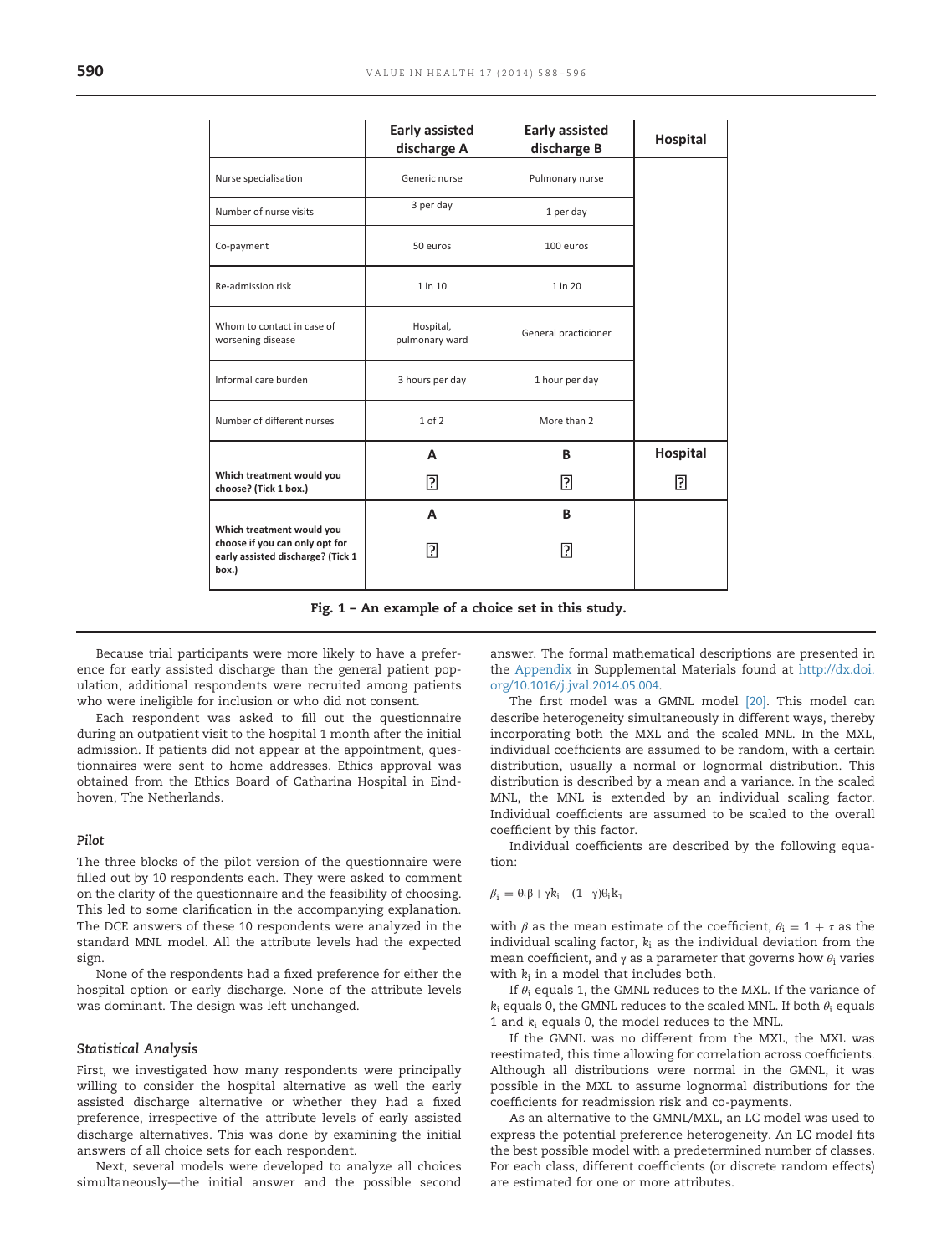| Table 2 - Initially chosen treatment types. |                         |                                   |  |  |  |  |
|---------------------------------------------|-------------------------|-----------------------------------|--|--|--|--|
| Choice pattern                              | Patients<br>$(n = 114)$ | Informal caregivers<br>$(n = 89)$ |  |  |  |  |
| Always usual hospital<br>care               | 29(25)                  | 23(26)                            |  |  |  |  |
| <b>Both</b>                                 | 33 (29)                 | 26(29)                            |  |  |  |  |
| Always early assisted<br>discharge          | 52 (46)                 | 40 (45)                           |  |  |  |  |
| Note: Values are n (%).                     |                         |                                   |  |  |  |  |

The optimal number of classes was determined in an iterative procedure, by making comparisons of models with different numbers of classes, on the basis of Akaike Information Criterion 3 (AIC3) and supported by the AIC. The AIC3 is more critical toward models with more parameters than is the AIC. It imposes a penalty of 3 instead of 2 points per model parameter. According to Andrews and Currim [25], the AIC3 is the best performing criterion in determining the optimal number of classes in logit models.

A preliminary number of classes were determined by comparing models with the early assisted discharge dummy as the sole random coefficient. In the second step, the resulting number of

classes was used in models with additional random effects. This was done by allowing other attributes to have latent classspecific coefficients and comparing the resulting model with the previous model using a likelihood ratio test.

In the third step, the attributes selected to have a random coefficient were applied in models with different numbers of classes. Again, the model with the lowest AIC was considered superior to the other models, unless it predicted one or more classes with a very small membership.

The associations of class membership with treatment group and COPD severity grade defined by GOLD [1] were explored in the final LC models by adding them as covariates for predicting class membership. In all models, likelihood ratio tests were applied to decide whether quantitative attributes could be used as linear covariates instead of dummies for each level.

Initially, a dummy was added to the hospital alternative to detect a general preference for or aversion to this treatment relative to early assisted discharge, and for one of the early assisted discharge options, to test a possible ordering effect (i.e., whether respondents were more likely to choose the option that was presented as first or second). If the coefficient for this dummy for one of the assisted discharge options was not significantly different from zero, it would be removed from the model. The dummy for the hospital option would be removed

| Table 3 - Results of mixed logit analyses. |                    |             |                     |             |  |  |
|--------------------------------------------|--------------------|-------------|---------------------|-------------|--|--|
| Variable                                   | Patients           |             | Informal caregivers |             |  |  |
|                                            | Coefficient/SD     | $\mathbf P$ | Coefficient/SD      | $\mathbf P$ |  |  |
| Dummy early assisted discharge             |                    |             |                     |             |  |  |
| Mean                                       | 3.736              | < 0.0005    | 3.991               | < 0.0005    |  |  |
| <b>SD</b>                                  | 9.793              | < 0.0005    | 8.271               | < 0.0005    |  |  |
| Generic nurse                              | Reference category |             | Reference category  |             |  |  |
| Pulmonary nurse                            |                    |             |                     |             |  |  |
| Mean                                       | 0.900              | < 0.0005    | 0.566               | < 0.0005    |  |  |
| <b>SD</b>                                  | 0.972              | < 0.0005    | 0.986               | < 0.0005    |  |  |
| 1 or 2 nurses                              | Reference category |             | Reference category  |             |  |  |
| More nurses                                |                    |             |                     |             |  |  |
| Mean                                       | $-0.674$           | < 0.0005    | $-0.834$            | < 0.0005    |  |  |
| <b>SD</b>                                  | 0.799              | < 0.0005    | 0.833               | < 0.0005    |  |  |
| Nurse visits per day                       |                    |             |                     |             |  |  |
| Mean                                       | $-0.110$           | 0.090       | $-0.192$            | 0.267       |  |  |
| SD                                         | 0.257              | 0.380       | 0.577               | < 0.0005    |  |  |
| Co-payment (per $\epsilon$ )               |                    |             |                     |             |  |  |
| Mean                                       | $-0.110$           | < 0.0005    | $-4.985$            | < 0.0005    |  |  |
| $SD^*$                                     | 1.254              | < 0.0005    | 1.385               | < 0.0005    |  |  |
| Readmission risk (%)                       |                    |             |                     |             |  |  |
| Mean <sup>'</sup>                          | $-6.554$           | < 0.0005    | $-4.486$            | 0.002       |  |  |
| $SD^*$                                     | 3.020              | < 0.0005    | 2.245               | < 0.0005    |  |  |
| Contact: pulmonary ward                    | Reference category |             | Reference category  |             |  |  |
| Contact: general practitioner              |                    |             |                     |             |  |  |
| Mean                                       | $-0.816$           | < 0.0005    | $-0.337$            | < 0.0005    |  |  |
| <b>SD</b>                                  | 1.312              | < 0.0005    | 1.164               | < 0.0005    |  |  |
| Informal carer burden per day (h)          |                    |             |                     |             |  |  |
| Mean                                       | $-2.033$           | < 0.0005    | $-0.240$            | < 0.0005    |  |  |
| SD                                         | 3.197              | < 0.0005    | 2.773               | < 0.0005    |  |  |
| <b>AIC</b>                                 | 2336.173           |             | 1858.328            |             |  |  |
| AIC <sub>3</sub>                           | 2580.173           |             | 1902.328            |             |  |  |
| Number of respondents                      | 114                |             | 89                  |             |  |  |
| Number of choice sets                      | 2036               |             | 1577                |             |  |  |

AIC, Akaike information criterion; SD, standard deviation

\* Coefficients for these attributes were assumed to be lognormally distributed. For other attributes, normal distributions were assumed.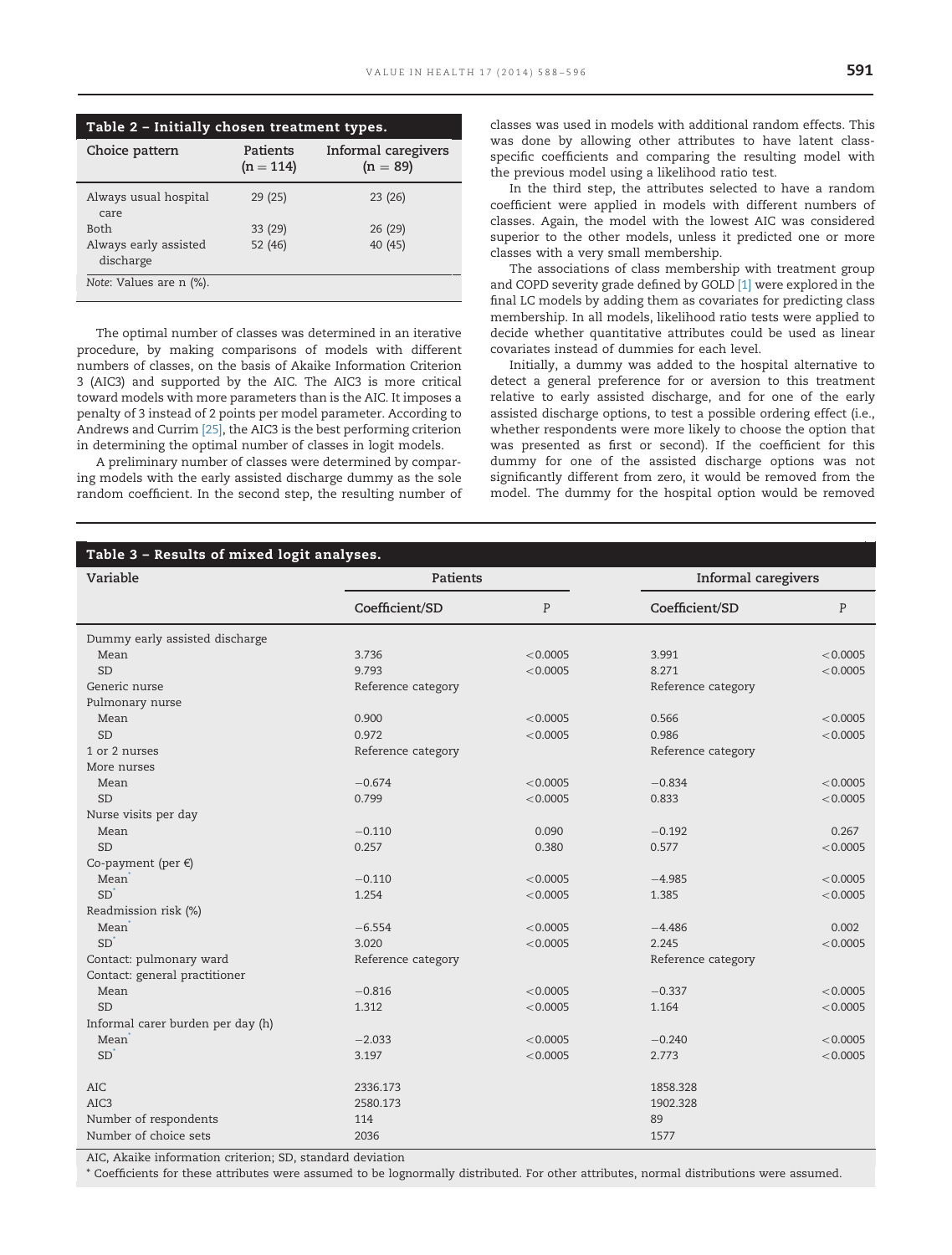and replaced by a dummy for both early assisted discharge options.

The final models were compared by assessing the AIC and by the respondents' predicted willingness to change the location of treatment on the basis of changes in the specification of the early assisted discharge treatment. This was done by comparing the predicted choice shares if patients and their caregivers were allowed to choose between 1) hospital treatment and the most desirable early assisted discharge specification and 2) hospital treatment and the least desirable early assisted discharge specification. We used 2500 Halton draws when simulating predicted probabilities for the MXL model.

Furthermore, the fit of the MXL element of the GMNL was evaluated by inspecting whether the predicted individual coefficients had the assumed posterior distribution.

Finally, willingness to pay for each attribute was calculated using results from the most appropriate regression model.

All analyses were performed in Stata 12.1 (Statacorp, College Station, TX). The gllamm procedure was used for LC models [26,27]. For the GMNL model, the recently developed gmnl command was used [28]. The mixlogit command [29] delivered estimates for the MXL model, and the mixlbeta command was used to calculate individual-level coefficients. The latter command applies the method proposed by Revelt and Train [30], in which the individual-level parameters are simulated on the basis of the prior distribution from the MXL model combined with each observed individual choice pattern [19].

# Results

From the GO AHEAD trial, 107 patients and 83 informal caregivers completed the questionnaire. Their characteristics are listed in Appendix Table 1 in Supplemental Materials found at [http://dx.](http://dx.doi.org/10.1016/j.jval.2014.05.004) [doi.org/10.1016/j.jval.2014.05.004.](http://dx.doi.org/10.1016/j.jval.2014.05.004) In addition, seven nontrial patients and six informal caregivers returned the questionnaire. The response rate among GO AHEAD participants was 77% for patients and 64% for informal caregivers.

Table 2 shows that a quarter of respondents chose the hospital care option in all 14 choice sets, whereas approximately 45% always chose the early assisted discharge option. The preference of the remaining 29% of the respondents depended on the description of the early assisted discharge treatment.

## Generalized Multinomial Logit

The results from the full GMNL models, with scaling and random effects for all attributes, are presented in Appendix Table 2 in Supplemental Materials found at [http://dx.doi.org/10.](http://dx.doi.org/10.1016/j.jval.2014.05.004) [1016/j.jval.2014.05.004.](http://dx.doi.org/10.1016/j.jval.2014.05.004) For patients and caregivers, both the  $\gamma$ and the  $\tau$  parameter were not significantly different from zero, while most of the SDs for the coefficients were statistically different from zero. This means that there appeared to be a value in treating the heterogeneity as normally distributed deviations from mean coefficients, but there is no additional value in describing it with a scaling factor.

### Mixed Logit

The results from an MXL model with correlated random effects are presented in Table 3. The positive coefficient for the early assisted discharge options points to a preference for this type of treatment, given the reference levels of other attributes. All attributes had a significant impact on patients' and informal caregivers' choices in the expected direction, except for the number of home visits per day, among patients, and the readmission risk, among informal caregivers, which were not



Fig. 2 – Posterity density distribution of the individualspecific dummy coefficient for early assisted discharge compared with the normal distribution assumed by the mixed logit model for (A) patients and (B) informal caregivers.

statistically significant. Furthermore, a higher number of home visits by nurses were not appreciated.

Figure 2A,B shows the posterior distribution of individualspecific dummy coefficient for the early assisted discharge for patients and caregivers, respectively. Both reveal a non-normal, trimodal distribution. In combination with the value of coefficients, this indicates rather fixed preferences for either treatment option.

#### Latent Class

For patients, the model with four classes was the most appropriate of all models with only a random coefficient for the early assisted discharge dummy, based on the AIC3. The AIC supported this conclusion. This is presented in Appendix Table 3 in Supplemental Materials found at [http://dx.doi.org/10.1016/j.jval.](http://dx.doi.org/10.1016/j.jval.2014.05.004) [2014.05.004](http://dx.doi.org/10.1016/j.jval.2014.05.004). For informal caregivers, the models with three and four classes appeared to be equally appropriate.

In the four-class model, adding the burden on informal caregivers as a discrete random effect led to the largest improvement in the model fit, which was statistically significant. Adding more random coefficients did not improve the model further. When these random coefficients were included, the AIC3 pointed to models with five classes for patients as well as caregivers. This would have resulted, however, in two classes with a predicted probability of less than 10% for patients and less than 5% for caregivers. Therefore, the final models were limited to four LCs with random coefficients for hospital at home and for the burden on informal caregivers. The results from these models and the willingness-to-pay estimates are presented in Table 4.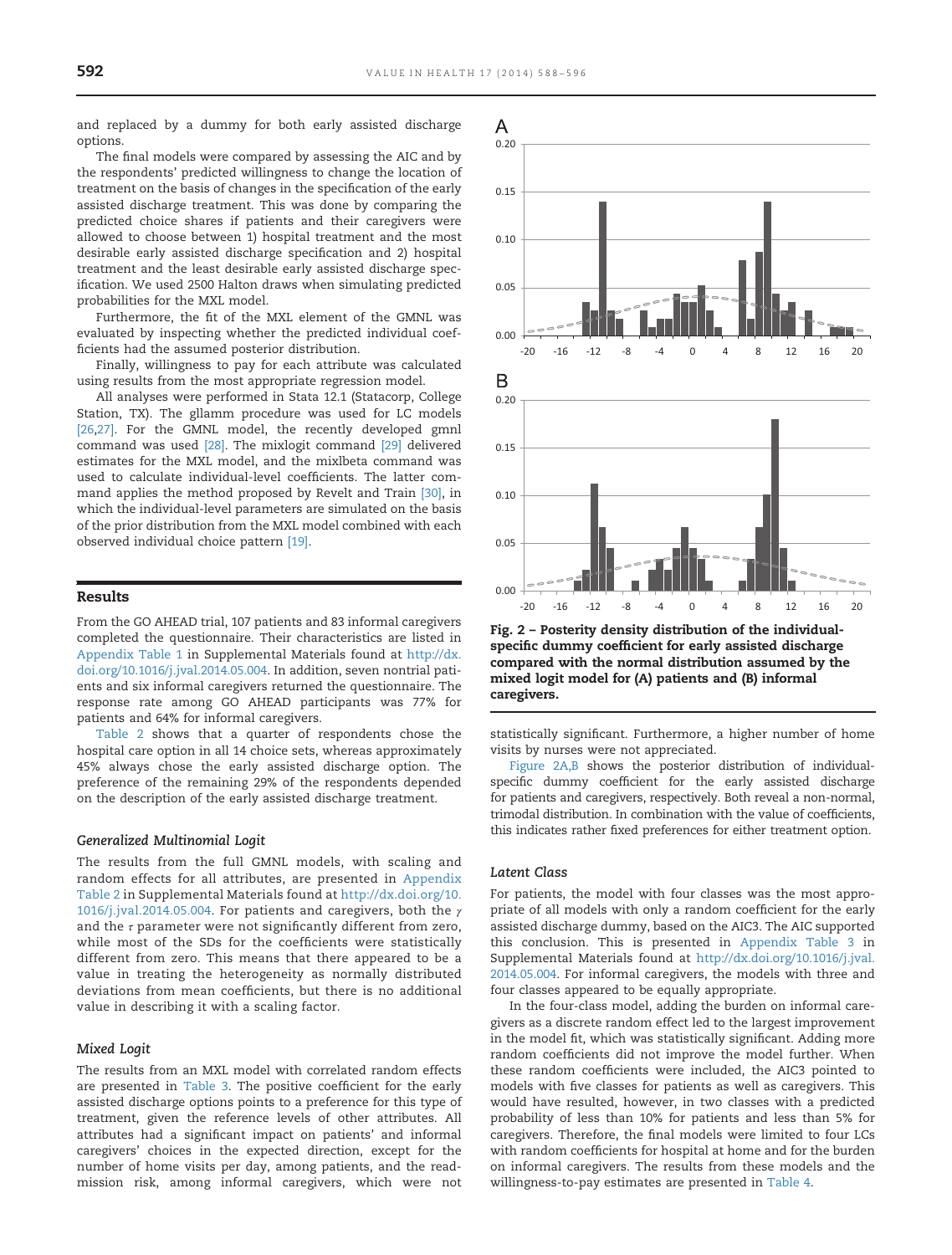## Table 4 – Results of latent class conditional logit analyses.

| Variable                                            | Patients                 |           | Informal caregivers |             |
|-----------------------------------------------------|--------------------------|-----------|---------------------|-------------|
|                                                     | Coefficient              | ${\bf P}$ | Coefficient         | $\mathbf P$ |
| Class 1                                             |                          |           |                     |             |
| Constant early assisted discharge                   | $-5.418$                 | < 0.0005  | $-4.6578$           | < 0.0005    |
| Informal carer burden per day (h)                   | $-0.036$                 | 0.483     | $-0.053$            | 0.271       |
| Class 2                                             |                          |           |                     |             |
| Constant early assisted discharge                   | $-0.772$                 | 0.023     | $-0.956$            | 0.075       |
| Informal carer burden per day (h)                   | $-0.510$                 | < 0.0005  | 0.117               | 0.227       |
| Class 3                                             |                          |           |                     |             |
| Constant early assisted discharge                   | 2.000                    | < 0.0005  | 1.250               | < 0.0005    |
| Informal carer burden per day (h)                   | $-0.277$                 | < 0.0005  | $-0.407$            | < 0.0005    |
| Class 4                                             |                          |           |                     |             |
| Constant early assisted discharge                   | 6.068                    | < 0.0005  | 5.402               | < 0.0005    |
| Informal carer burden per day (h)                   | $-0.112$                 | 0.001     | $-0.120$            | < 0.0005    |
| Shared results for all classes                      |                          |           |                     |             |
| Generic nurse                                       | Reference category       |           | Reference category  |             |
| Pulmonary nurse                                     | 0.501                    | < 0.0005  | 0.454               | < 0.0005    |
| One or two nurses                                   | per % Reference category |           | Reference category  |             |
| More nurses                                         | $-0.393$                 | < 0.0005  | $-0.507$            | < 0.0005    |
| Nurse visits per day                                | $-0.050$                 | 0.414     | $-0.072$            | 0.267       |
| Co-payment $(\epsilon)$                             | $-0.011$                 | < 0.0005  | $-0.0070$           | < 0.0005    |
| Readmission risk (%)                                | $-0.043$                 | < 0.0005  | $-0.034$            | 0.002       |
| Contact: pulmonary ward                             | Reference category       |           | Reference category  |             |
| Contact: general practitioner                       | $-0.589$                 | < 0.0005  | $-0.490$            | < 0.0005    |
| AIC                                                 | 2523.902                 |           | 1981.462            |             |
| AIC <sub>3</sub>                                    | 2540.902                 |           | 2998.462            |             |
| Number of respondents                               | 114                      |           | 89                  |             |
| Number of choice sets                               | 2036                     |           | 1577                |             |
| Willingness to pay $(\epsilon)$                     | Patients                 |           | Informal caregivers |             |
| Pulmonary instead of generally trained nurse        | 46.67                    |           | 64.43               |             |
| One/two nurses instead of more                      | 36.64                    |           | 71.99               |             |
| Additional nurse visit per day                      | $-4.67$                  |           | $-10.15$            |             |
| Lower readmission risk, per %-point                 | 3.97                     |           | 4.85                |             |
| Hospital instead of general practitioner as contact | 54.88                    |           | 69.61               |             |
| Early assisted discharge                            |                          |           |                     |             |
| Class 1                                             | $-505.12$                |           | $-661.18$           |             |
| Class 2                                             | $-71.94$                 |           | $-135.76$           |             |
| Class 3                                             | 185.98                   |           | 17.75               |             |
| Class 4                                             | 565.62                   |           | 766.80              |             |
| Burden on caregiver, per hour                       |                          |           |                     |             |
| Class 1                                             | $-3.32$                  |           | $-7.49$             |             |
| Class 2                                             | $-47.53$                 |           | $-23.63$            |             |
| Class 3                                             | $-25.82$                 |           | $-57.83$            |             |
| Class 4                                             | $-10.45$                 |           | $-17.08$            |             |
| AIC, Akaike information criterion.                  |                          |           |                     |             |

For patients, class 1 consisted of respondents with a very strong aversion to early assisted discharge in general and no concerns about an increasing burden on the informal caregiver. Class 2 contained respondents with a moderate aversion to early assisted discharge and serious concerns about higher levels of burden on the informal caregiver. In class 3, respondents had a moderate general preference for the hospital and moderate concerns about higher levels of burden on the informal caregiver. Class 4 was formed by patients with the strongest preference for early assisted discharge, with slight concerns about an additional burden on the informal caregiver.

Caregivers were distributed across similar classes. The only difference is that people in class 2 did not have a significant aversion to a heavier burden on informal caregivers.

For the other attributes, strengths of preferences, as shown by the size of the coefficients, were estimated to be equal across classes. For both groups of respondents, all attributes had a significant effect on choices, in the expected direction, except for the number of visits by homecare nurses per day. High copayments would lead to the highest amount of disutility for patients as well as informal caregivers, given that the level of copayments ranged from €0 to €100.

Apart from the general preference for or aversion to early assisted discharge, attributes with the highest willingness to pay were the pulmonary specialization of the homecare nurses, being able to contact the hospital in case of an emergency, and, for some classes, (a reduction in) the burden on informal caregivers.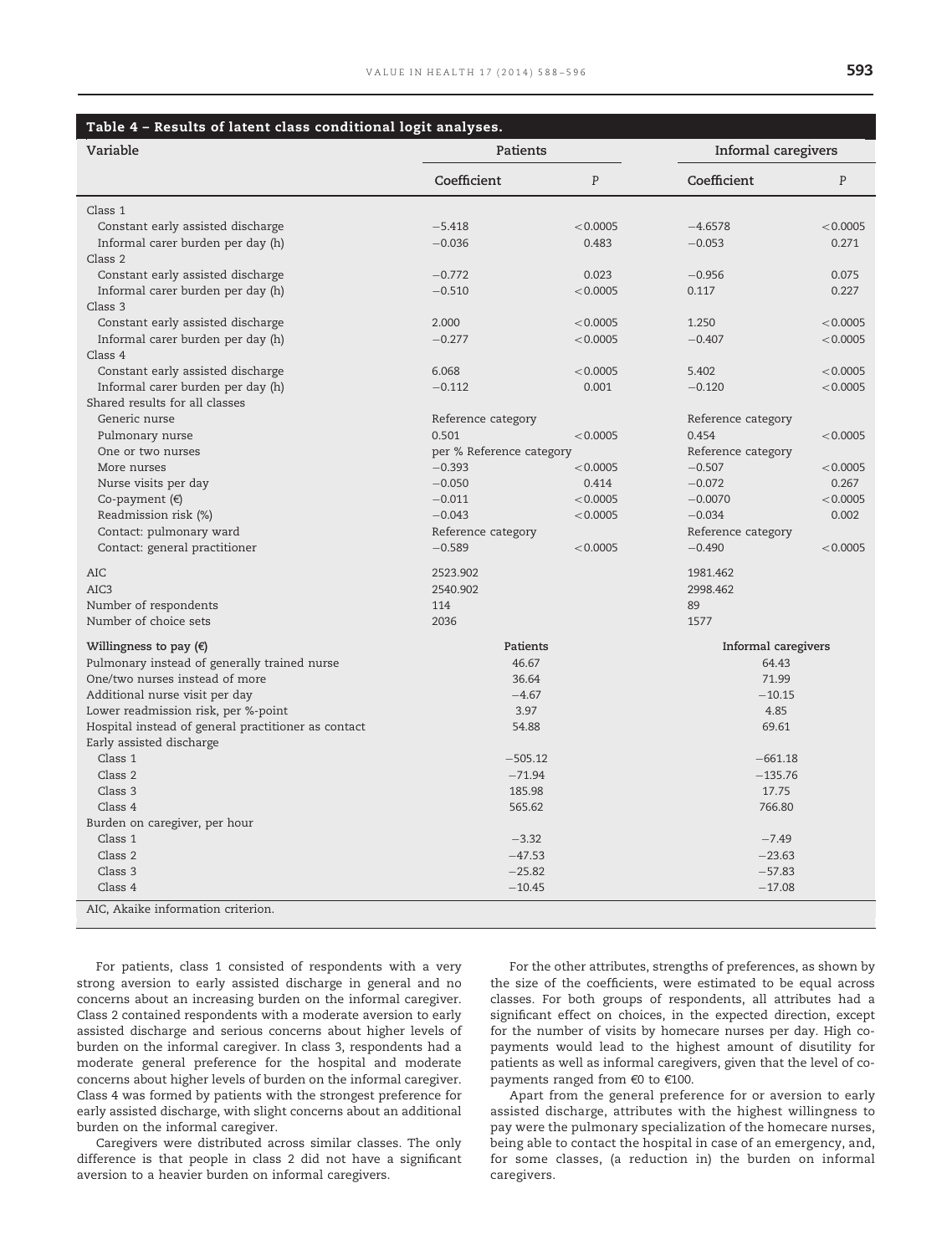| Table 5 - Predicted membership of latent classes, per GOLD severity grade and per treatment received. |                                                               |                  |                      |                        |           |                    |          |                                |
|-------------------------------------------------------------------------------------------------------|---------------------------------------------------------------|------------------|----------------------|------------------------|-----------|--------------------|----------|--------------------------------|
| Class                                                                                                 | Attitude toward early assisted                                | Total            | Severity of COPD (%) |                        |           | Treatment received |          |                                |
|                                                                                                       | discharge/burden on caregiver                                 |                  | GOLD<br>$\mathbf{1}$ | GOLD<br>$\overline{2}$ | GOLD<br>3 | GOLD<br>4          | Hospital | Early<br>assisted<br>discharge |
|                                                                                                       | Patients                                                      |                  |                      |                        |           |                    |          |                                |
| $\mathbf{1}$                                                                                          | Strong aversion/<br>neutral                                   | 28<br>(24.6%)    | 12.5%                | 33.3%                  | 11.9%     | 36.8%              | 34.0%    | 15.5%                          |
| 2                                                                                                     | Moderate aversion/<br>serious concerns                        | 10<br>$(8.8\%)$  | 0.0%                 | 5.6%                   | 11.9%     | 5.3%               | 6.44%    | 8.6%                           |
| 3                                                                                                     | Moderate preference/<br>moderate concerns                     | 22<br>(19.3%)    | 12.5%                | 11.1%                  | 23.8%     | 21.1%              | 14.9%    | 20.7%                          |
| $\overline{4}$                                                                                        | Strong preference/<br>moderate concerns                       | 54<br>(47.4%)    | 75.0%                | 50.0%                  | 52.4%     | 36.8%              | 44.7%    | 55.2%                          |
|                                                                                                       | Total                                                         |                  | 100%                 | 100%                   | 100%      | 100%               | 100%     | 100%                           |
|                                                                                                       | Informal caregivers                                           |                  |                      |                        |           |                    |          |                                |
| $\mathbf{1}$                                                                                          | Strong aversion/<br>neutral                                   | 26<br>(29.2%)    | 16.7%                | 39.4%                  | 16.1%     | 26.7%              | 31.6%    | 23.4%                          |
| $\overline{2}$                                                                                        | Moderate aversion/<br>neutral                                 | 5<br>$(5.6\%)$   | 0.0%                 | 3.0%                   | 9.7%      | 6.7%               | 5.3%     | 6.4%                           |
| 3                                                                                                     | Moderate preference/<br>moderate concerns                     | 14<br>(15.7%)    | 0.0%                 | 9.1%                   | 29.0%     | 6.7%               | 18.4%    | 12.8%                          |
| $\overline{4}$                                                                                        | Strong preference/<br>moderate concerns                       | 44<br>$(49.4\%)$ | 83.3%                | 48.5%                  | 45.2%     | 60.0%              | 44.7%    | 57.5%                          |
|                                                                                                       | Total                                                         |                  | 100%                 | 100%                   | 100%      | 100%               | 100%     | 100%                           |
|                                                                                                       | GOLD, Global Initiative for Chronic Obstructive Lung Disease. |                  |                      |                        |           |                    |          |                                |

# Latent Class Membership

The median predicted probabilities of the designated classes were all around 99%, which means that there was little uncertainty with regard to the classes that respondents belonged to. The great majority of patients as well as informal caregivers were in extreme classes, that is, with the strongest aversion to or preference for the early assisted discharge (see Table 5).

No clear and statistically significant patterns arose with regard to the association of predicted class membership and treatment or COPD severity, indicating that the preference was not associated with the severity of the airflow limitation.

### Comparison of Models

Table 6 presents the predicted choice shares for early assisted discharge when patients and their caregivers are allowed to choose between 1) hospital treatment and the most desirable early assisted discharge specification and 2) hospital treatment and the least desirable early assisted discharge specification. From this table it is clear that MXL predicts that many people would change the location of their treatment on the basis of a change in the characteristics of the early assisted discharge option. In contrast, the LC models predict that the majority of people— respondents in classes 1 and 4—are not willing to switch away from their preferred treatment option,

| Table 6 – Predicted choices between early assisted discharge and hospital for mixed logit and latent class |  |
|------------------------------------------------------------------------------------------------------------|--|
| multinomial logit models.                                                                                  |  |

| Model/class                    | Most attractive specification<br>of EAD preferred over hospital | Least attractive specification<br>of EAD preferred over hospital | Share of sample in class |
|--------------------------------|-----------------------------------------------------------------|------------------------------------------------------------------|--------------------------|
| Patients                       |                                                                 |                                                                  |                          |
| Mixed logit                    | 58.6%                                                           | 33.9%                                                            |                          |
| Latent class 1                 | 0.6%                                                            | 0.1%                                                             | 24.6%                    |
| Latent class 2                 | 29.5%                                                           | 5.5%                                                             | 8.8%                     |
| Latent class 3                 | 86.7%                                                           | 53.7%                                                            | 19.3%                    |
| Latent class 4                 | 99.9%                                                           | 98.8%                                                            | 47.4%                    |
| Caregivers                     |                                                                 |                                                                  |                          |
| Mixed logit                    | 58.5%                                                           | 33.7%                                                            |                          |
| Latent class 1                 | 1.3%                                                            | 0.2%                                                             | 29.2%                    |
| Latent class 2                 | 31.5%                                                           | 6.4%                                                             | 5.6%                     |
| Latent class 3                 | 45.5%                                                           | 13.7%                                                            | 15.7%                    |
| Latent class 4                 | 99.8%                                                           | 97.6%                                                            | 49.4%                    |
| EAD, early assisted discharge. |                                                                 |                                                                  |                          |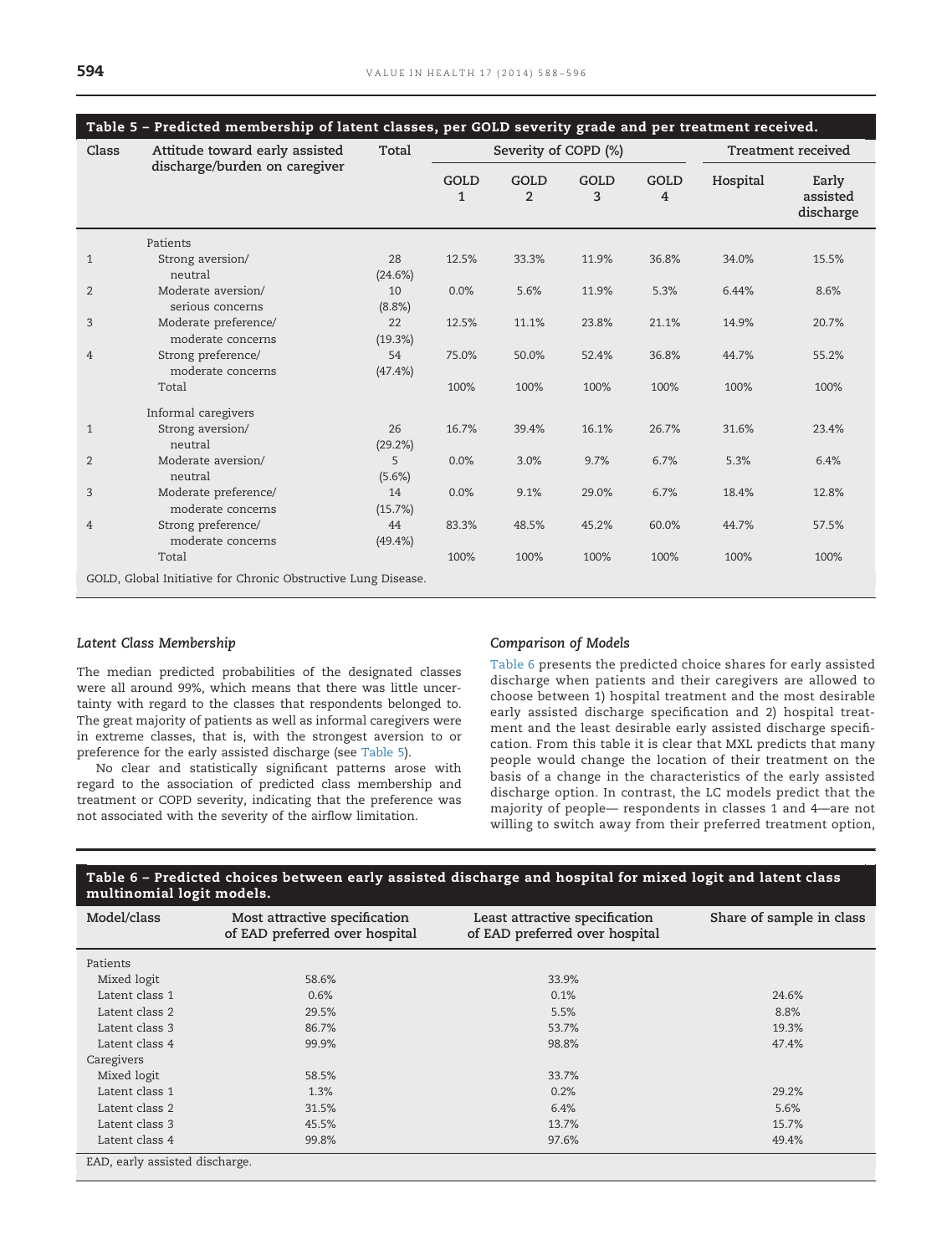at least not within the range of attributes that we consider (Table 6).

### Discussion

This study used several different estimation models to quantify the preferences of patients and informal caregivers for aspects of early assisted discharge after a hospital admission for a COPD exacerbation.

Choosing the optimal model to describe the respondents' choices was not immediately obvious. The GMNL model added needless complexity. Apart from relative differences in preferences for different attributes, it estimated differences in the strength of preferences across respondents. In other words, it took into account that some respondents might be more certain and predictable than others. This was not reflected, however, in our results, because the  $\tau$  parameter was not different from zero.

The remaining two models, the LC logit model and the MXL model, both had their strengths and weaknesses. The MXL models had a better fit, as expressed by the AIC, than did the LC models. They showed heterogeneity in preferences for most of the attributes, whereas the LC models did not detect this.

Nevertheless, we feel that the MXL model was not appropriate in this case. In contrast to the LC model, the MXL model was unable to identify distinct groups in the sample, with widely different preference with regard to early assisted discharge in general. Exploring the individual-specific coefficients for early assisted discharge that were estimated by the MXL model showed that the normal distribution (or any one-modal distribution) was inappropriate in this case.

The results have shown that the average patient and the average informal caregiver do not exist.

For both patients and caregivers, four distinct classes were distinguished, which had different preferences for being treated at home or in the hospital. Large proportions of respondents had a preference for either treatment option that could not be influenced by proposing realistic changes in the characteristics of the early assisted discharge treatment.

This finding is crucial. When the existence of the separate groups is disregarded, it appears possible to construct early discharge programs with a higher or lower average utility than the hospital treatment for the average patient. In our simulations, the MXL model predicted important shifts in choices when the specifications of the early assisted discharge option were changed. Clearly, this is misleading, because large proportions of patients preferred one of the treatment options irrespective of the description of the early assisted discharge program. The predictions from the LC model reflected this.

Results from this study could be used in the design of early assisted discharge programs for this category of patients. The existence of classes with different preferences for either treatment option is an important finding. Apparently, the choice between home and hospital of many respondents cannot be influenced much by adjusting the treatment at home. If this treatment were to become the standard, it would be against the wishes of a large proportion of patients and caregivers. Vice versa, many respondents value early assisted discharge and would not like to be confined to the hospital treatment. Although patients and caregivers who experienced home treatment were more likely to prefer it, the experience did not lead to enthusiasm in everyone. The results of this study, combined with the effectiveness and cost outcomes of the GO AHEAD trial, argue for giving patients a choice between treatment options. This is practical because the full hospital treatment option must also be available to patients who are ineligible for early assisted discharge. The distinction between eligible and ineligible patients is

not always clear-cut. Another recommendation would be to eliminate possible co-payment requirements for hospital-athome if these do not apply to regular hospital treatment. This would remove the negative financial incentive for patients.

A limitation of this study is that the sample is not representative of the population of patients in similar health states and their caregivers. Almost half of the respondents always opted for early assisted discharge. The proportion of people in the overall population is likely to be smaller, because most of the respondents participated in the GO AHEAD trial, in which early assisted discharge was compared with regular hospital treatment. It is obvious that most of them did not have strong reservations against being treated at home. Patients who wanted to be treated in the hospital could achieve this by not participating in the trial.

In recent years, the MXL model has been quite popular in the field of health economics [16], whereas the LC models were hardly used. In general, both have their merits, besides the issue of model fit, as discussed in this paper. On the one hand, LC requires the prespecification of a number of classes. On the other hand, it frees the analyst from making—possibly incorrect assumptions on the distribution of parameters across respondents [31] and the results are more readily interpretable [22]. Furthermore, it makes it easier to explore the relationship between preferences (class membership) and background characteristics [21].

In conclusion, different classes of patients and informal caregivers have different fixed preferences for the hospital or early assisted discharge treatment. These preferences are not changed by alterations in the early assisted discharge program. When choosing between two home options, respondents put the largest weight on co-payments and the burden on the informal caregiver. The number of visits per day did not play a role.

Source of financial support: Financial support for this study was provided entirely by a grant from the Netherlands Organisation for Health Research and Development (ZonMW).

## Supplemental Materials

Supplemental material accompanying this article can be found in the online version as a hyperlink at [http://dx.doi.org/10.1016/j.jval.](http://dx.doi.org/10.1016/j.jval.2014.05.004) [2014.05.004](http://dx.doi.org/10.1016/j.jval.2014.05.004) or, if a hard copy of article, at [www.valueinhealth](www.valueinhealthjournal.com/issues) [journal.com/issues](www.valueinhealthjournal.com/issues) (select volume, issue, and article).

### REFERENCES

- [1] Global Initiative for Chronic Obstructive Lung Disease. Global strategy for the diagnosis, management and prevention of COPD (Updated 2014). Available from: <http://www.goldcopd.com>. [Accessed June 20, 2013].
- [2] [Hoogendoorn M, Feenstra TL, Hoogenveen RT, et al. Association](http://refhub.elsevier.com/S1098-3015(14)01847-6/sbref1) [between lung function and exacerbation frequency in patients with](http://refhub.elsevier.com/S1098-3015(14)01847-6/sbref1) [COPD. Int J Chron Obstruct Pulmon Dis 2010;5:435](http://refhub.elsevier.com/S1098-3015(14)01847-6/sbref1)–44.
- [3] [Hurst JR, Vestbo J, Anzueto A, et al. Susceptibility to exacerbation in](http://refhub.elsevier.com/S1098-3015(14)01847-6/sbref2) [chronic obstructive pulmonary disease. N Engl J Med 2010;363:1128](http://refhub.elsevier.com/S1098-3015(14)01847-6/sbref2)–38.
- [4] [Celli BR, MacNee W. ATS/ERS Task Force. Standards for the diagnosis](http://refhub.elsevier.com/S1098-3015(14)01847-6/sbref3) [and treatment of patients with COPD: a summary of the ATS/ERS](http://refhub.elsevier.com/S1098-3015(14)01847-6/sbref3) [position paper. Eur Respir J 2004;23:932](http://refhub.elsevier.com/S1098-3015(14)01847-6/sbref3)–46.
- [5] [Dal Negro RW, Tognella S, Tosatto R, et al. Costs of chronic obstructive](http://refhub.elsevier.com/S1098-3015(14)01847-6/sbref4) [pulmonary disease \(COPD\) in Italy: the SIRIO study \(social impact of](http://refhub.elsevier.com/S1098-3015(14)01847-6/sbref4) [respiratory integrated outcomes\). Respir Med 2008;102:92](http://refhub.elsevier.com/S1098-3015(14)01847-6/sbref4)–101.
- [6] [Miravitlles M, Murio C, Guerrero T, Gisbert R. Costs of chronic](http://refhub.elsevier.com/S1098-3015(14)01847-6/sbref5) [bronchitis and COPD: a 1-year follow-up study. Chest 2003;123:784](http://refhub.elsevier.com/S1098-3015(14)01847-6/sbref5)–91.
- [7] [Nielsen R, Johannessen A, Benediktsdottir B, et al. Present and future](http://refhub.elsevier.com/S1098-3015(14)01847-6/sbref6) [costs of COPD in Iceland and Norway: results from the BOLD study. Eur](http://refhub.elsevier.com/S1098-3015(14)01847-6/sbref6) [Respir J 2009;34:850](http://refhub.elsevier.com/S1098-3015(14)01847-6/sbref6)–7.
- [8] [Oostenbrink JB, Rutten-van Molken MP. Resource use and risk factors in](http://refhub.elsevier.com/S1098-3015(14)01847-6/sbref7) [high-cost exacerbations of COPD. Respir Med 2004;98:883](http://refhub.elsevier.com/S1098-3015(14)01847-6/sbref7)–91.